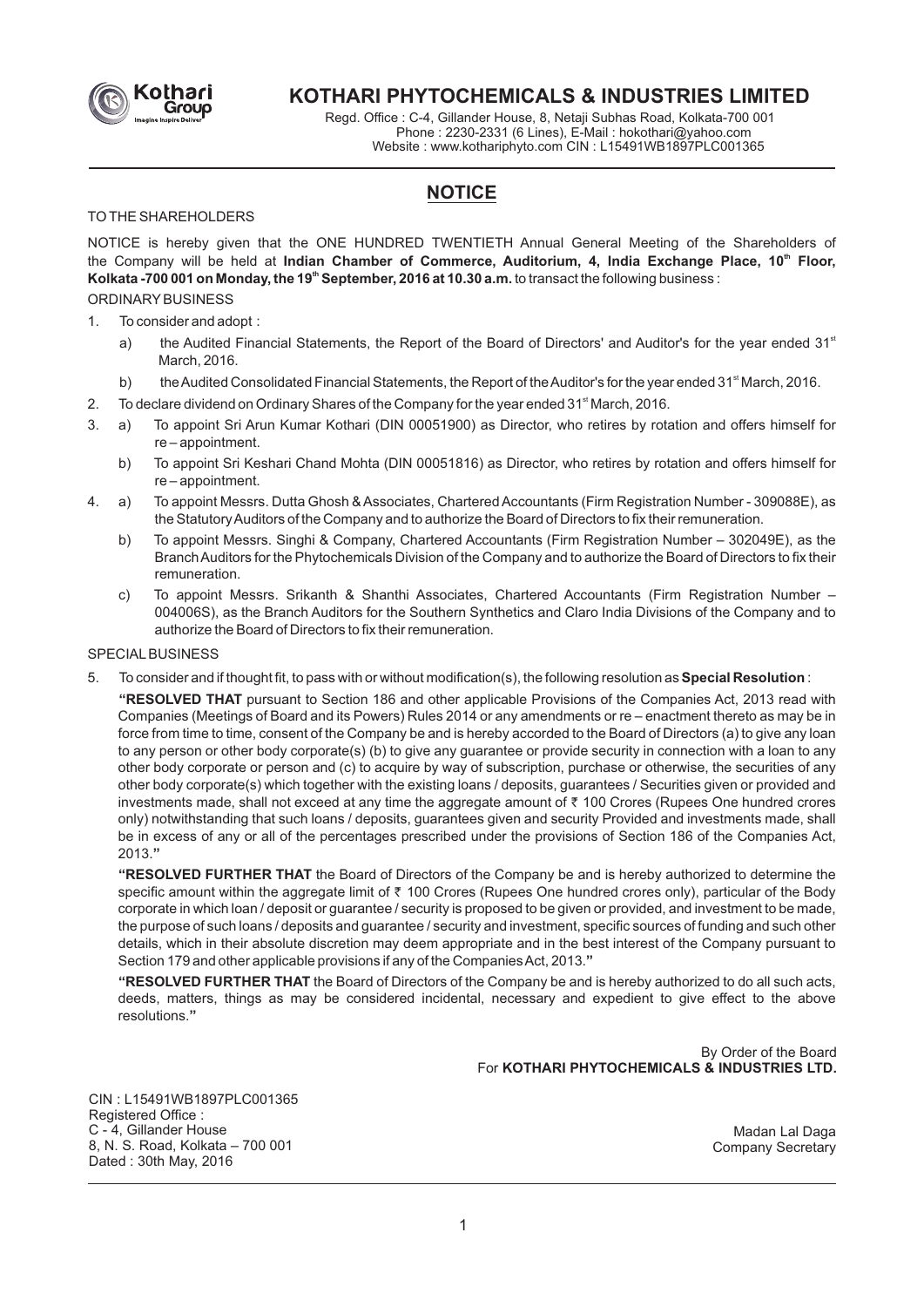### **NOTES :**

1. A MEMBER ENTITLED TO ATTEND AND VOTE AT THE MEETING IS ENTITLED TO APPOINT / PROXY TO ATTEND AND VOTE INSTEAD OF HIMSELF / HERSELF AND THE PROXY NEED NOT BE A MEMBER OF THE COMPANY. Aperson can act as proxy on behalf of members not exceeding fifty (50) and holding in the aggregate not more than ten percent of the total share capital of the Company.

The instrument of Proxy in order to be effective, should be deposited at the Registered Office of the Company duly completed and signed, not less than 48 hours before the commencement of the meeting. A Proxy form is sent herewith.

- 2. The register of Members of the Company in respect of Ordinary Shares will remain closed from Tuesday 13th September, 2016 to Monday 19th September, 2016 (both days inclusive). Dividend if any, declared at the AGM, shall be paid to those members, whose name appears in the Register of Members / Participating DPs on Monday, the 12th September, 2016.
- 3. Members holding shares in physical form are requested to notify immediately changes, if any in their registered address, bank particulars and Income Tax Permanent Account Number (PAN) to the Company's Registrar and Share Transfer Agent at the below mentioned address quoting their Folio Numbers :-

M/s. Maheshwari Datamatics Private Limited.

(Unit : Kothari Phytochemicals & Industries Limited)

6, Mangoe Lane, 2nd Floor, Kolkata – 700 001

Phone : (033) 2243 – 5809 / 5029

Fax : (033) 2248 – 4787, Email : mdpldc@yahoo.com

In case Shares are held in electronic form, these information should be passed on directly to their respective Depository Participant (DP).

- 4. Members / Proxies should bring the Attendance Slip duly filled in for attending the Meeting and also their copy of the Annual Report.
- 5. The Register of Directors and Key Managerial Personnel and their shareholding, maintained under Section 170 of the Companies Act, 2013 will be available for inspection by the members at the Annual General Meeting of the Company. The Register of Contracts or Arrangements in which the Directors are interested, maintained under Section 189 of the Companies Act, 2013 will be available for inspection by the Members at the Annual General Meeting of the Company.
- 6. Electronic copy of the Annual Report for 2015 16 is being sent to all Members whose email ids are registered with the Depository Participants for communication purposes unless any member has requested for a hard copy of the same. For members who have not registered their email address, physical copies of the Annual Report for 2015 - 16 is being sent in the permitted mode.
- 7. Electronic copy of the Notice of the 120th Annual General Meeting of the Company inter alia indicating the process and manner of e-voting along with Attendance Slip and Proxy Form is being sent to all the members whose email ids are registered with the Depository Participant(s) for communication purposes unless any member has requested for a hard copy of the same. For Members who have not registered their email addresses, physical copies of the Notice of 120th Annual General Meeting of the Company inter alia indicating the process and manner of e-voting along with attendance Slip and Proxy Form is being sent in the permitted mode.
- 8. Even after registering for e-communication, members are entitled to receive such communication in physical form, upon making a request for the same, by post free of cost. For any communication, the members may also send requests to the Company's investor email id: mldaga1957@yahoo.co.in
- 9. Members wishing to claim dividends, which remain unclaimed are requested to correspond with Maheshwari Datamatics Private Limited, Registrar & Share Transfer Agent. Members are requested to note that dividends not claimed within seven years from the date of transfer to the Company's Unpaid Dividend Account, will as per Section 124 of the Companies Act, 2013 (Section 205A of the erstwhile Companies Act, 1956) be transferred to the Investors Education & Protection Fund.
- 10. All documents referred to in the accompanying Notice and the Explanatory Statement shall be open for inspection at the Registered Office of the Company between 11.00 am and 1.00 pm on all working days except Saturdays, up to and including the date of the Annual General Meeting of the Company.
- 11. Pursuant to provisions of Section 108 of the Companies Act, 2013 and Rule 20 of the Companies (Management and Administration) Rules, 2014, as amended by the Companies (Management and Administration) Amendment Rules, 2015 and as per Regulation 44 of the SEBI (Listing Obligations and Disclosure Requirements) Regulation, 2015 (LODR), the Company is pleased to provide members facility to exercise their right to vote at the 120th Annual General Meeting (AGM) by electronic means and the **business may be transacted through e-Voting Services. The facility of casting the votes by the members using an electronic voting system from a place other than venue of the AGM ("remote e-voting") will be provided by National Securities Depository Limited (NSDL)**.

The Company has approached NSDLfor providing e-voting services through our e-voting platform. In this regard, your Demat Account / Folio Number has been enrolled by the Company for your participation in e-voting on resolution placed by the Company on e-Voting system.

The Notice of the Annual General Meeting (AGM) of the Company inter alia indicating the process and manner of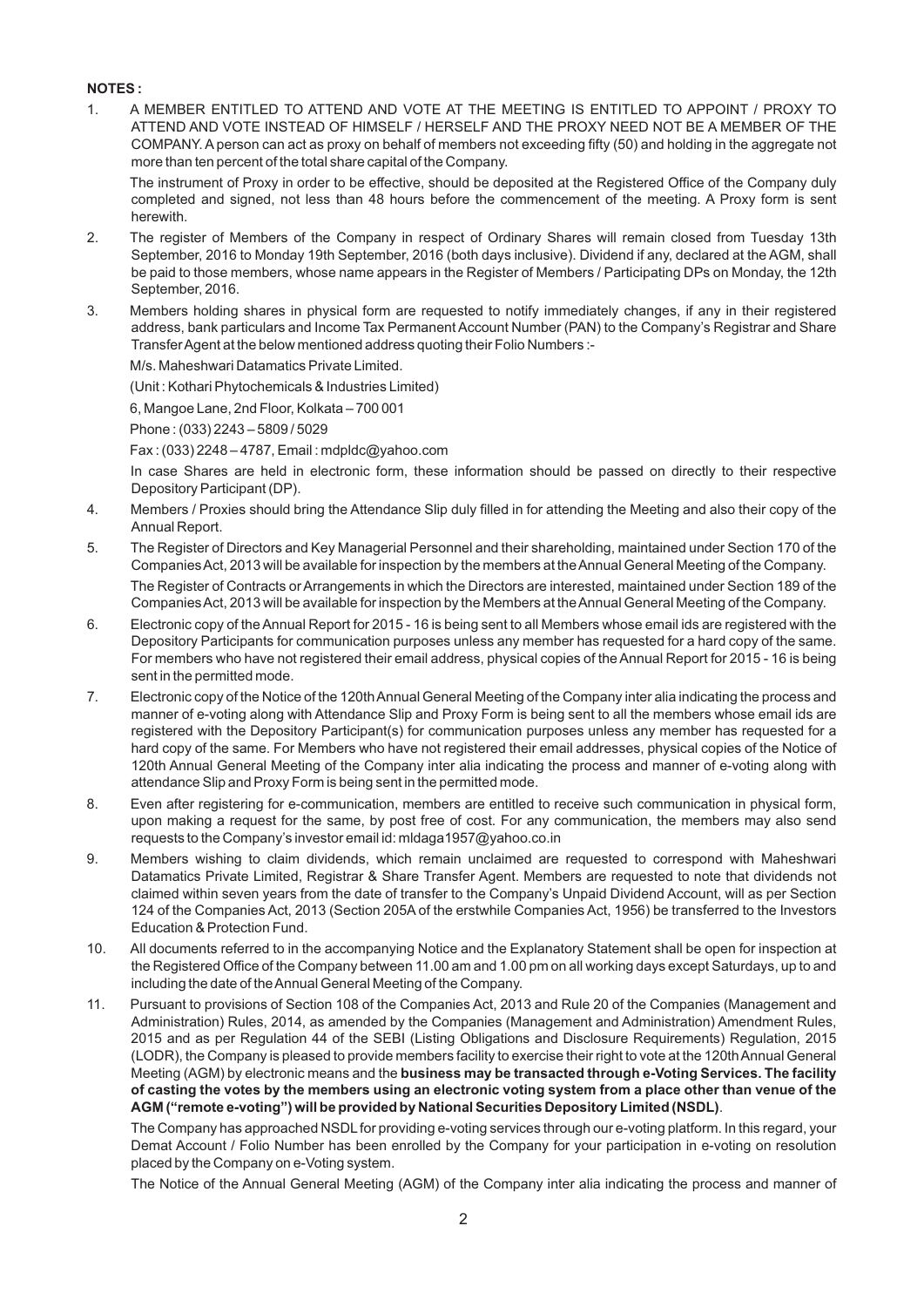e-Voting process along with printed Attendance Slip and Proxy Form can be downloaded from the link **https://www.evoting.nsdl.com** or www.kothariphyto.com

**The e-voting period commences on September 16th, 2016 (9:00 am) and ends on September 18, 2016 (5:00 pm).** During this period shareholders' of the Company, may cast their vote electronically. The e-voting module shall also be disabled for voting thereafter. Once the vote on a resolution is cast by the shareholder, the shareholder shall not be allowed to change it subsequently.

The voting rights of members shall be in proportion to their shares of the paid up ordinary share capital of the Company as on the **cut-off date** of **12th September, 2016**. Any person, who acquires shares of the Company and become member of the Company after dispatch of the notice and holding shares as of the cut-off date i.e 12th September, 2016, may obtain the login ID and password by sending a request at evoting@nsdl.co.in or mldaga1957@yahoo.co.in / mdpldc@yahoo.com

The facility for voting through ballot paper / Poll Paper shall be made available at the AGM and the members attending the meeting who have not cast their vote by remote e-voting shall be able to exercise their right at the meeting through ballot paper.

The procedure to login to e-Voting website is given below:

- 1. Open the attached PDF file "**e-Voting.pdf**" giving your Client ID (in case you are holding shares in demat mode) or Folio No. (in case you are holding shares in physical mode) as password, which contains your "User ID" and "Password for e-voting". Please note that the password is an initial password. You will not receive this PDF file if you are already registered with NSDLfor e-voting.
- 2. Launch internet browser by typing the URL**https://www.evoting.nsdl.com/**
- 3. Click on "Shareholder Login".
- 4. Put User ID and password as initial password noted in step (1) above and Click Login. If you are already registered with NSDL for e-voting then you can use your existing user ID and password. If you forgot your password, you can reset your password by using "Forgot User Details / Password" option available on www.evoting.nsdl.com
- 5. Password Change Menu appears. Change the password with new password of your choice with minimum 8 digits / characters or combination thereof.
- 6. Home page of remote "e-Voting" opens. Click on e-Voting: Active Voting Cycles.
- 7. Select "EVEN" of **Kothari Phytochemicals & Industries Limited**. Members can cast their vote online from **September 16th, 2016 (9:00 am)** till **September 18, 2016 (5:00 pm).**

## **Note: e-Voting shall not be allowed beyond said time.**

- 8. Now you are ready for "e-Voting" as "Cast Vote" page opens.
- 9. Cast your vote by selecting appropriate option and click on "Submit" and also "Confirm", when prompted.
- 10. Institutional shareholders (i.e., other than Individuals, HUF, NRI etc.) are also required to send scanned copy (PDF / JPG Format) of the relevant Board Resolution / Authority Letter etc. together with attested specimen signature of the duly authorized signatory(ies) who are authorized to vote, to Mr. Ashok Kumar Daga (PCS) as the Scrutinizer, who is appointed by the Company through e-mail **daga.ashok@gmail.com** with a copy marked to **evoting@nsdl.co.in**

Please note the following:

A member may participate in the AGM even after exercising his right to vote through remote e-voting but shall not be allowed to vote again at the AGM.

A person, whose name is recorded in the register of members or in the register of beneficial owners maintained by the depositories as on the cut-off date only shall be entitled to avail the facility of remote e-voting as well as voting at the AGM through ballot paper.

The Chairman shall, at the AGM, at the end of discussion on the resolutions on which voting is to be held, allow voting with the assistance of scrutinizer, by use of ballot paper for all those members who are present at the AGM but have not cast their votes by availing the remote e-voting facility.

The Scrutinizer shall after the conclusion of voting at the general meeting, will first count the votes cast at the meeting and thereafter unblock the votes cast through remote e-voting in the presence of at least two witnesses not in the employment of the Company and shall make, not later than three days of the conclusion of the AGM, a consolidated scrutinizer's report of the total votes cast in favour or against, if any, to the Chairman or a person authorized by him in writing, who shall countersign the same and declare the result of the voting forthwith.

Other information:

- Login to e-voting website will be disabled upon five unsuccessful attempts to key-in the correct password. In
- such an event, you will need to go through 'Forgot Password' option available on the site to reset the same.<br>♦ Your login id and password can be used by you exclusively for e-voting on the resolutions placed by the
- ●companies in which you are the shareholder. It is strongly recommended not to share your password with any other person and take utmost care to keep it
- ●confidential. Please note that if you have opened 3-in-1 account with ICICI Group i.e. bank account and demat account with ICICI Bank Limited and trading account with ICICI Securities Limited, you can access e-Voting website of